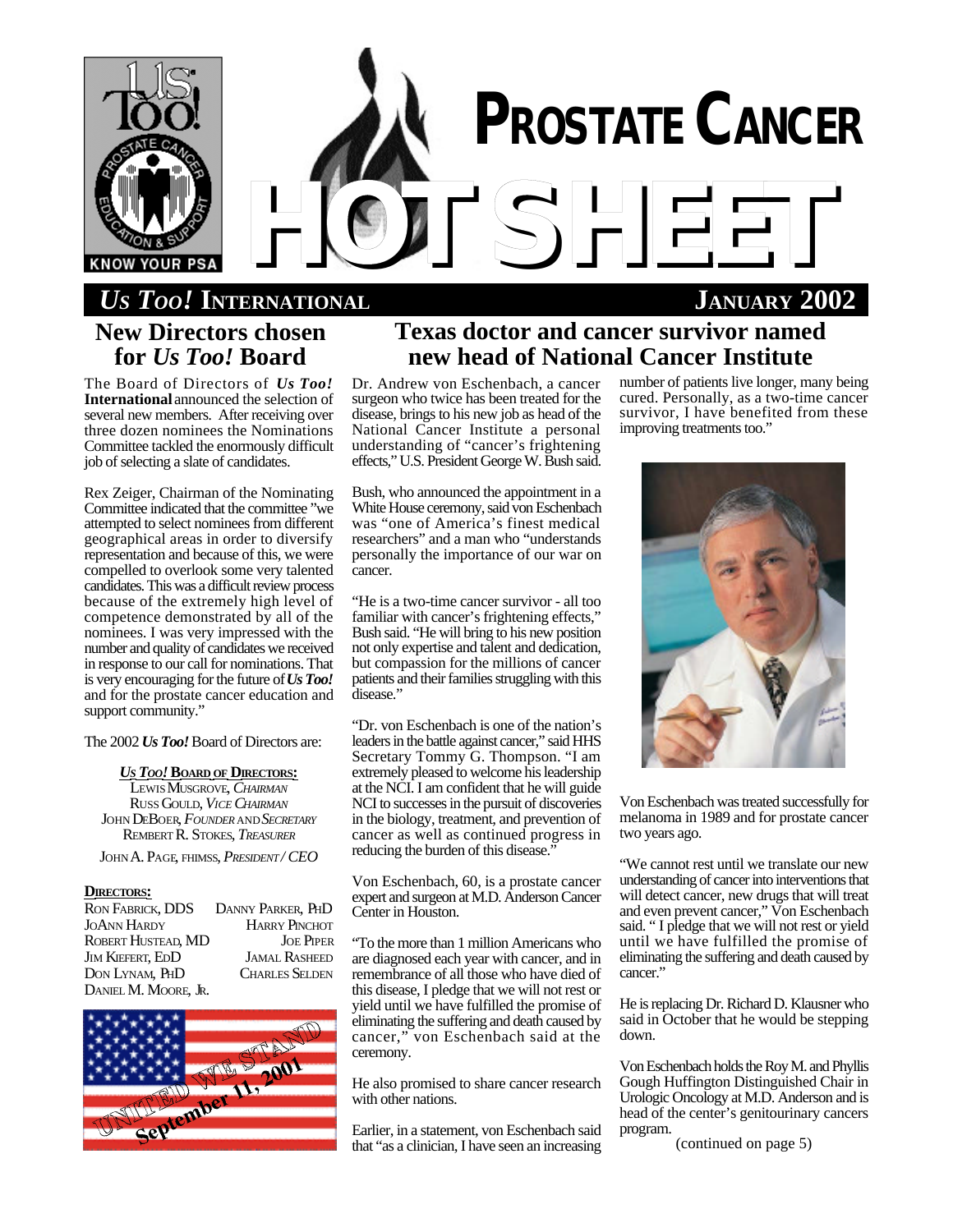# **PROSTATE CANCER PATIENT SUPPORT 1-800-80-***US TOO! US TOO!* **INTERNATIONAL**

# **PROSTATE CANCER NEWS YOU CAN USE**

*Us Too!*publishes a FREE daily e-mail based news service which provides updates on the latest prostate cancer related news. To subscribe or link to the archives simply visit the *Us Too!* Website: www.ustoo.org

News items contained in *Us Too!*publications are obtained from various news sources and edited for inclusion. Where available, a pointof-contact is provided.

All references to persons, companies, products or services are provided for information only, and are not endorsements. Readers should conduct their own research into any person, company, product or service, and consult with their loved ones and personal physician before deciding upon **any** course of action.

#### \* \* \* \* \* \* \* \* \* \* \* \* \* \*

**MEDICAL USESOF MYRRH INCREASING** *Scripps Howard / December 21, 2001* Myrrh, the aromatic gift from one of the three Wise Men to the infant Jesus, is turning out to have some pretty amazing medical capabilities, scientists are finding 2000 years later. Researchers have found two compounds



STATE OF ILLINOIS AND RECOGNIZED AS A  $501(c)(3)$  NOT-FOR-PROFIT CHARITABLE CORPORATION. DONATIONS / GIFTSTO *US TOO!* ARE TAX DEDUCTIBLE.

COPYRIGHT 2002, *US TOO!* INTERNATIONAL, INC.

in myrrh that are strong painkillers, another that may help lower cholesterol, and, most recently, a potent anti-cancer agent that shows particular promise for treatment of breast and prostate cancer. As part of a larger search for anticancer compounds from plants, the researchers obtained extracts from a particular species of myrhh (Commiphora myrrha) and tested it against a human breast tumor cell line (MCF-7) known to be resistant to anticancer drugs. The extract killed all of the cancer cells in laboratory dishes. In their effort to isolate the active component of the extract, the researchers found it to be a unique, unknown compound belonging to a class called sesquiterpenoids, typically found in natural products. The compound appears to kill cancer cells by inactivating a specific protein, called Bcl-2, which is overproduced by cancer cells. The new compound is not as strong as conventional chemotherapy drugs, such as paclitaxel, which are potent cancer killers but highly toxic. The researchers estimate that the compound is 100 times less potent than paclitaxel but is also likely to have far fewer side effects. They are now trying to determine whether the compound also has other mechanisms of inhibitory action against cancer. As a medicinal compound, myrrh has been used in the past to kill pain, heal wounds, and neutralize bad breath. Today it can be found in natural toothpaste and mouthwash. Scientists at Rutgers University in New Brunswick, N.J. reported results in the Nov. 26, 2001, issue of the Journal of Natural Products, of the American Chemical Society

#### \* \* \* \* \* \* \* \* \* \* \* \* \* \*

#### **DEVELOPING MARKER FOR EARLY DETECTION OF PROSTATE CANCER**

*Scripps Howard / November 20, 2001* Using a genetic marker to test for prostate cancer could greatly improve detection at an early stage when the disease can still be cured, scientists have found. Although the studies on the test are preliminary, researchers at Johns Hopkins University believe using a genetic marker would be a dramatic improvement over the current PSA test, which can signal prostate cancer but is also elevated when men have other prostate problems. "A genetic marker that occurs mostly in early-stage cancers may improve the way we diagnose cancer in the future and help us catch it early,'' said Dr. David Sidransky, a professor at Hopkins Medical School and director of the research, which is published in the November 21, 2001 issue of the Journal of the NCI.

#### \* \* \* \* \* \* \* \* \* \* \* \* \* \*

**FDA INVESTIGATES DRUG CLAIM** *Associated Press / November 27, 2001* The government is investigating whether a Florida urologist gave diluted doses of the anticancer drug Lupron to dozens of patients. The Food and Drug Administration issued an unusual warning urging all men treated for

prostate cancer by Dr. Victor Souaid, of Pompano Beach, Fla., to see another doctor immediately for blood tests to determine whether their treatment was adequate. Souaid has not been charged with any crime, said FDA special agent Doug Fabel, who is leading the investigation

#### \* \* \* \* \* \* \* \* \* \* \* \* \* \*

## **PROCEDURE FREEZES PCA, NOT SEX**

*UPI Science News / November 27, 2001* A new minimally invasive surgery for prostate cancer appear to effectively freeze tumors but does not cause unwanted side effects, such as sexual impotency or incontinence. Focused cryosurgery has been performed on nine patients and the cancer has not returned in any of the cases. Seven of the men have reported they can achieve erections capable of intercourse. And doctors said, at the annual meeting of the RSNA, none of the patients have suffered other side effects often seen with prostate surgery. "We think it is now reasonable to go on to perform a comparative study between focused cryosurgery and traditional surgery," said Dr. Gary Onik, director of surgical imaging at Florida Hospital Celebration Health a pioneer in using cryosurgery in prostate cancer. Onik said the new procedure gives some prostate cancer patients another alternative. Dr. Fred Lee Jr., associate professor of radiology at the Univ. of Wisc-Madison, said the work being done by Onik is encouraging in that there have not been recurrences and "multiple clinically significant tumors aren't popping up." He also said the multicenter trial would also show if the procedure can be performed successfully by several physicians rather than just being the trademark of the one doctor who invented and developed the procedure. Onik said the procedure can be done on an outpatient basis and costs could be expected to be considerably less than other forms of surgery — brachytherapy, external radiation beam or total prostate ablation cryosurgery.

## \* \* \* \* \* \* \* \* \* \* \* \* \* \*

#### **IMPROVED PROSTATE BIOPSY**

*Ivanhoe News / December 21, 2001* Doctors say the gold-standard screening test for prostate cancer is a PSA, or a blood test that suggests the presence of cancer. When PSA levels rise, a biopsy is traditionally done to confirm or reject a diagnosis of cancer. However, doctors discovered it can miss up to 35 percent of cancers. Now they are doing something about it. Traditionally, doctors take six tissue samples from the gland. Since many cancers were missed, they now take 10 samples, and specifically from the areas where cancer tends to start. Urologist Robert Bahnson, M.D., from Ohio State says, "Our hope is, not only are we detecting cancers, but we're, in a sense, not missing them with the techniques that we were using before." Experts say this is the only test to accurately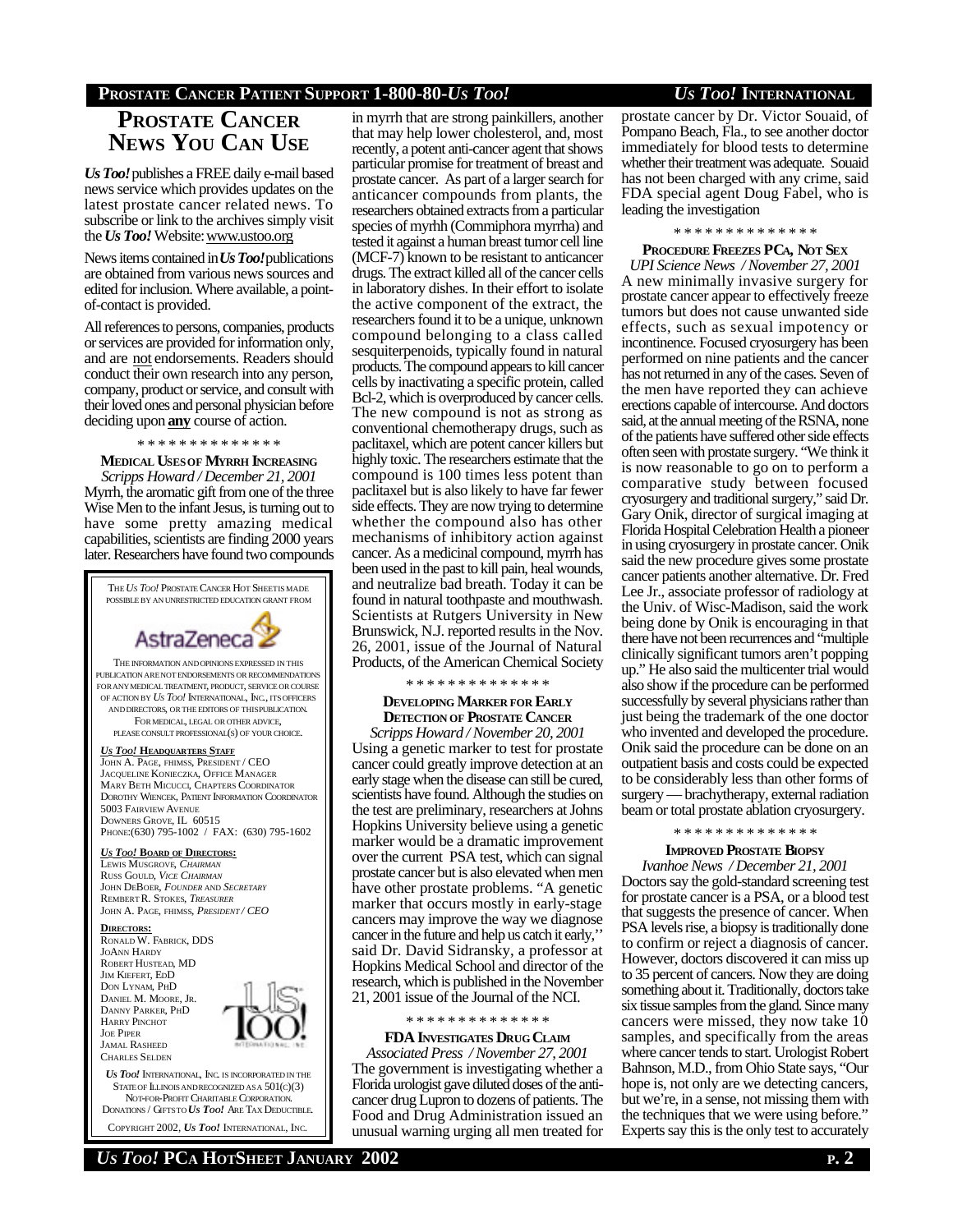confirm or rule out cancer. During the exam a small probe is placed in the rectum and uses sound waves to create an ultrasound image on a screen. Using this as a guide, the doctor inserts a narrow needle through the wall of the rectum into the prostate gland. The needle then removes a core of tissue, usually about 1/2 inch long and 1/16 inch across. The sample is sent to the lab to see if cancer cells are present. Some patients say the procedure is painful while others compare it to the prick from a blood test. Doctors traditionally take six samples from the prostate. The pattern used to remove samples has been described as similar to slicing a loaf of bread. This method gives a sample from cross sections through the gland. Recent studies suggest this method has some problems. Doctors discovered approximately 35 percent of PCa's are missed using this method. They realized many start in the peripheral zone of the prostate, an area that is not thoroughly sampled by the usual method. This is the area that runs along the side of the prostate. More specifically, prostate cancers generally begin in the area closest to the rectum. Now, doctors are looking at different methods to take tissue samples. They hope to cover the area where the cancer is more likely to start. They also take more samples than before. Robert Bahnson, M.D. calls the new technique extended sector biopsy. He takes 10 samples, more of which are directed to the area where cancer tends to occur. He says the method is growing in popularity among urologists around the United States. The next goal is to determine the best number of samples to remove.

#### \* \* \* \* \* \* \* \* \* \* \* \* \* \*

# **SURVEY REVEALS THAT 7 OF 10 MEN ARE NOT AWAREOF PROSTATE CANCER**

*NewsRx.com / December 21, 2001* Men are generally more aware of lung or breast cancer than they are of prostate cancer, a new international survey reveals. The results of an NOP Healthcare survey conducted among 1400 people in 7 countries show that as little as 29% of men in some countries are aware of prostate cancer (average 39%), compared with 54% of men who know of lung cancer and 46% of breast cancer. In addition, women are on average twice as aware about breast cancer than men about prostate cancer (79% vs. 39%). The results of this survey provide important new insights into the level of understanding about the disease among those most at risk. Although prostate cancer, particularly in its early stages is often associated with no symptoms, the study results reveal that most people think that urinary symptoms will warn patients of the disease and only a minority believes that there might be no symptoms (1%). The results also show that half of the interviewed people (46% males, 54% females) and one third of the subgroup of respondents with a friend or family tested or diagnosed with prostate

#### cancer are not aware of any available tests to diagnose the disease. Christian Ligensa of the German federal prostate cancer patient support group BPS said he was not surprised by these results: "The low level of awareness about prostate cancer is shocking but considering that clinical research spending is on average around 100 times higher in breast cancer than in prostate cancer, these results don't come as a surprise," he commented. "However, these results highlight the fact that we need to act now and raise awareness especially since we know that patients benefit from early treatment and cheap tests such as PSA are available for diagnosis."

#### \* \* \* \* \* \* \* \* \* \* \* \* \* \*

#### **GENE DEFECTIVE INAT LEAST 50-60 PERCENTOF ALL PCA; FIND KEY STEPIN UNDERSTANDING BASIS OF THIS CANCER**

*AScribe Newswire / December 21, 2001* At least 50 to 60 percent of all PCa are the result of failure of just one gene, according to a study by researchers at Mt. Sinai School of Medicine published in the Dec 21 issue of Science. While past studies have shown other genes to be associated with a small percentage of prostate cancers, this is the first single gene shown to be responsible for the majority of cases of this disease. Dr. Friedman and colleagues discovered that the gene, known as KLF6, functions as a tumor suppressor. Its role is to restrict cell growth. When KLF6 fails to function properly cell growth goes unchecked and cancer may results.

#### \* \* \* \* \* \* \* \* \* \* \* \* \* \*

## **ANTIGEN CONSTRUCT, CYTOKINE COMBO TREATS & PREVENTS MALE MALIGNANCIES**

*NewsRx.com / December 21, 2001* University of Iowa researchers have developed recombinant therapies that can treat and prevent prostate cancer tumors in mice. According to a contingent of investigators at the Iowa City, Iowa university, "Prostatic malignancies in 95% of patients continue to express PSA, making this antigen a good candidate for targeted immunotherapy." Because the cells in the prostrate are significant producers of PSA, they are key targets for directed therapies such as that developed by Bennett D. Elzey and others at University of Iowa. Key findings of the study include:

- Tumor vaccine therapy composed of recombinant prostate-specific antigen prevents the formation of new tumors in mice with prostate cancer
- Prostate-specific antigen tumor vaccine combined with cytokine gene delivery both prevents and treats prostate cancer in murine prostate cancer
- Patients with prostate cancers resistant to conventional therapies might benefit from combination tumor vaccine/ cytokine gene therapy

\* \* \* \* \* \* \* \* \* \* \* \* \* \*

## *US TOO!* **INTERNATIONAL VISIT US ON THE INTERNET AT WWW.USTOO.ORG**

#### **INVESTIGATIONAL CONTRAST AGENT DETECTS LYMPH NODE DISEASE** *NewsRx.com / December 21, 2001*

Cytogen Corporation and Advanced Magnetics, Inc., announced that Combidex, an investigational magnetic resonance imaging (MRI) contrast agent, is able to distinguish malignant from normal lymph nodes in the majority of prostate cancer patients. Radiologists made the report December 4, 2001, at the Annual Meeting of the RSNA.

#### \* \* \* \* \* \* \* \* \* \* \* \* \* \*

#### **DOR BIOPHARMA PRESENTS ADVANCEMENTSOF ITS ORAL DRUG/PEPTIDE DELIVERY SYSTEMS**

*Business Wire / December 21, 2001* DOR BioPharma, Inc. announced results for its new oral LPM(TM) (Lipid Polymer Micelle) delivery system at the 6th U.S.-Japan Symposium on drug delivery technology in Maui, Hawaii. Data was presented on the oral delivery of the peptide LHRH (Leutinizing-Hormone Releasing Hormone). Leuprolide, an analog of LHRH, is currently one of the major treatment modalities for prostate cancer and endometriosis. Leuprolide is currently available commercially only as an injectable depot formulation. DOR BioPharma is developing an oral formulation of this drug to enhance patient quality of life.

#### \* \* \* \* \* \* \* \* \* \* \* \* \* \*

#### **AVI BIOPHARMA SCIENTISTS DEMONSTRATE NEUGENE ANTISENSE AGENTS EFFECTIVEAT BLOCKING HUMAN PROSTATE CANCER**

*Business Wire / December 14, 2001* AVI BioPharma Inc. announced study results demonstrating that a combination of two proprietary NEUGENE(R) antisense drugs had a synergistic effect in halting cell growth of refractory cancer cells in prostate cancer. The company presents its findings at The Tenth International Conference on Gene Therapy of Cancer in San Diego. In the study, a compound directed against c-myc, a gene involved in cell proliferation disorders such as cancer and cardiovascular disease, was combined with an additional agent targeting hormonal signaling. The combination effectively corrected imbalances in hormone or growth factor functions, thereby stopping unchecked cancer cell growth.

#### \* \* \* \* \* \* \* \* \* \* \* \* \* \*

### **CELL GENESYS UPDATES RESULTS OF PHASE I/II TRIALOF CG7870 IN ADVANCED PC<sup>A</sup>**

*PR Newswire / December 14, 2001* Cell Genesys, Inc. reported further results of a Phase I/II clinical trial of CG7870, an oncolytic virus engineered to target and destroy prostate cancer cells which is being evaluated in patients with advanced prostate cancer. The updated findings demonstrated stabilization of PSA levels in 26 percent for a median duration of four months after just a

(continued on page 7)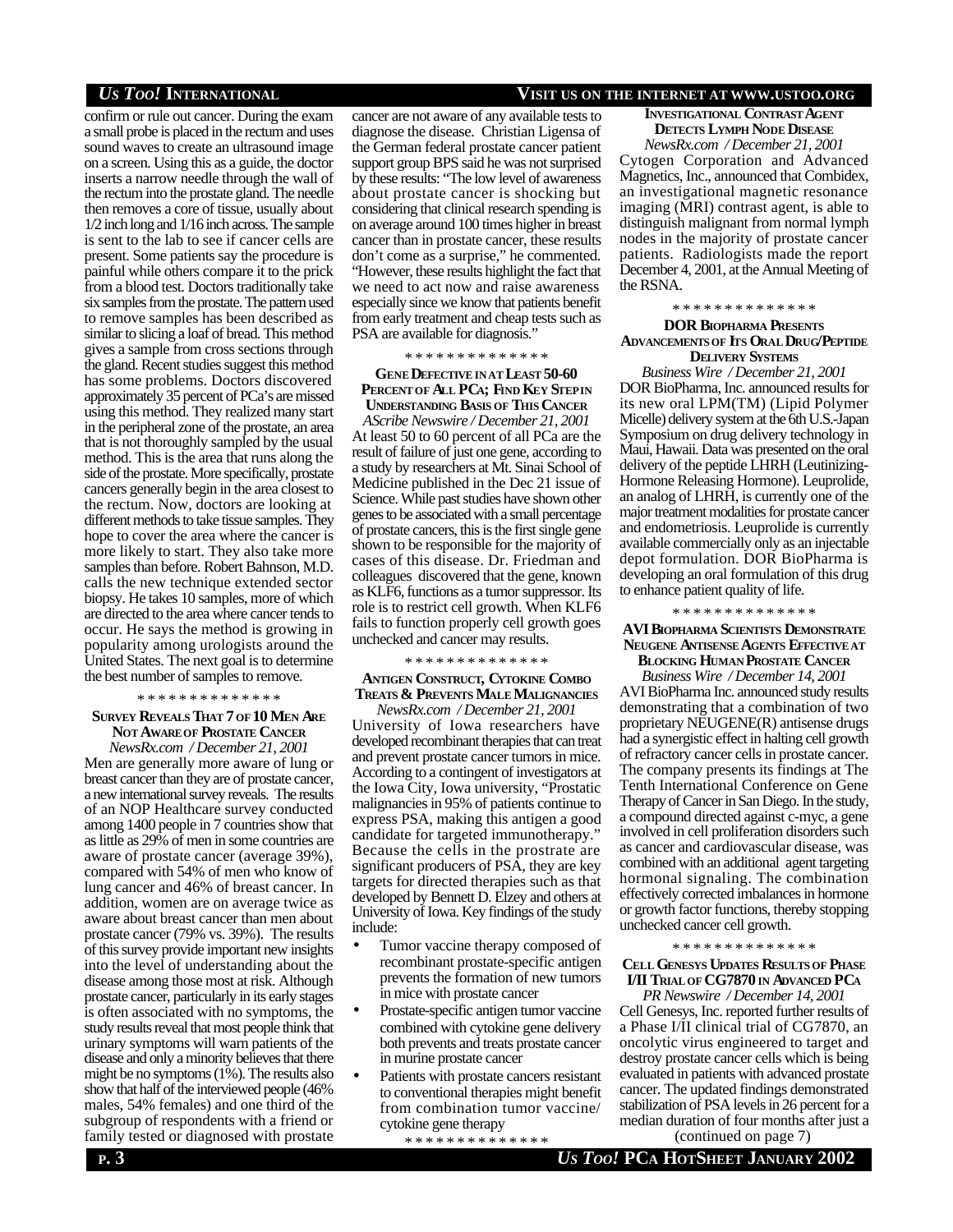# **PROSTATE CANCER PATIENT SUPPORT 1-800-80-***US TOO! US TOO!* **INTERNATIONAL**

# **Erectile Dysfunction (ED)**

J. François Eid, MD / Healthology.com

### *What is Erectile Dysfunction?*

Erectile dysfunction is also called male impotence. It is defined as the persistent inability to maintain or to achieve an erection of sufficient rigidity to have satisfying sexual activity. It is one of the most commonly untreated medical disorders in the world. It is estimated that 30 million men in the U.S. have problems achieving or maintaining an erection. The frequency of ED increases with age. For example, only five percent of 40 year-old men experience erectile dysfunction. The incidence of ED may be as high as 35 percent in 70-year-old men.

### *Why isn't Erectile DysfunctionTreated?*

Erectile dysfunction largely goes untreated because only one out of 20 seeks medical help. Men are often embarrassed about being impotent and most of the time, they prefer to avoid sex rather than seek treatment. This is unfortunate because consistent loss of erection is not normal at any age. In addition, loss of erection can be a symptom of a serious medical illness such as coronary disease or advanced vascular disease. Finally, many effective treatments are now available, which means that erectile dysfunction can always be treated successfully.

# *What Causes Erectile Dysfunction?*

More than 90 percent of all ED can be traced to a physical (organic) cause. This cause is usually due to insufficient blood flow to the penis and or insufficient blood trapping in the penis after it becomes erect.

As was mentioned earlier, difficulty in getting or maintaining an erection is often a predictor of vascular problems elsewhere in the body, including heart disease. Other factors that can affect your erection include: High cholesterol Cigarette smoking (which constricts the blood vessels leading to the penis) Excessive alcohol Diabetes (as many as 60 percent of diabetic men have erection problems at some point) Certain prescription drugs, particularly blood pressure and cardiovascular medications, plus some tranquilizers and antidepressants Radiation therapy Pelvic surgery (bladder, colon) Following radical prostate cancer surgery (60 percent of men, after all types of radical prostatectomy, have impotence) Stroke or neurological disease, including Parkinson's, Alzheimer's, and multiple sclerosis. A much smaller percentage of cases of ED are psychological in origin. These patients tend to be younger and usually report no erection at all with a partner, although they may be able to become erect when they are alone, watching an erotic movie, or during sleep.

Men who suffer from ED due to a physical problem, often have a psychological reaction to the ED such as depression, anxiety, or loss of self-esteem. This is a normal reaction and should not be confused with psychological impotence. Men with ED just do not feel normal or as a patient once put it: "I do not feel like myself."

## *Is Erectile Dysfunction a Normal Part of Aging orLiving?*

While its incidence is highest among older men, difficulty maintaining an erection is not a normal part of aging. A healthy male with a willing partner can expect to have one or two usable erections a week well into his 80s.

Most chronic erection problems are not in a man's head, but in the blood vessels and muscle cells of the penis. Ninety percent of physical ED occurs because the penis loses flexibility and elasticity over time until its ability to trap and store blood becomes impaired. No matter how much blood flows into the penis, it leaks back out.

This leakage occurs because the muscle cells in the penis become thinner (atrophy) with age, while their supporting network of collagen (connective tissue) is no longer renewed as quickly as it was in youth and becomes less elastic (stiff or less compliant). As a result, the muscles in the penis are unable to fully expand, which is a necessary condition for blood to remain in the penis and erection to occur.

An occasional loss of erection is nothing to worry about. But if it happens consistently, you should see a physician specialist in this area, either an internist specializing in erectile dysfunction or a urologist. Only a urologist can treat all forms of ED.

*Treatment Optionsfor Erectile Dysfunction* Oral Medications: Currently there is only one oral medication approved by the FDA to treat erectile dysfunction. Sildenafil (Viagra) was approved by the FDA in 1998 and represents a milestone in the field of erectile dysfunction. Viagra works by increasing blood flow to the penis, as well as causing penile muscles to relax. It does not initiate an erection however, rather it helps to store penile blood flow in response to sexual stimulation by counteracting the chemical Phosphodiesterase V that takes away an erection.

This is very important to understand because it means that for Viagra to be effective one must be able to initiate a partial erection in response to sexual stimulation. In the absence of this partial erection or without sexual, tactile stimulation, Viagra will be ineffective. A highfat meal will delay absorption and if the stomach is empty Viagra will be fully absorbed in a little less than an hour. If an erection occurs before it is fully absorbed, the chemical that takes away erections will not be fully counteracted and will begin to take away the erection. One must be patient. Fatigue, anxiety, a heavy meal, and large amount of alcohol intake will diminish the erectile response to Viagra. Viagra will remain in the body four to eight hours and the higher the dose (100 milligrams) the broader the window of sexual opportunity becomes. Most men (80 percent) require the 100-milligram dose. Finally, Viagra is effective regardless of the cause of the erectile dysfunction, including hypertension, coronary disease, prostate cancer, diabetes, depression, or age of the patient. Side effects of Viagra include headaches, redness of the face, nasal stuffiness, and heartburn. Three percent of

men may experience visual disturbance in the form of an increased sensitivity to light or seeing a bluish tint to everything. All side effects are very mild, well-tolerated, transient, and actually very few patients discontinue use because of them. Viagra is contraindicated for men who take medications that contain nitrates of any form or schedule. Viagra should never be taken by a patient who is on nitrates.

TAP Pharmaceuticals is investigating apomorphine SL (Uprima) but withdrew its new drug application in October 2000. This drug works on the brain centers that control erections and helps men obtain and/or maintain an erection. Although effective in clinical trials, the medication is currently not available for clinical use. Side effects are very infrequent and mild and include nausea and dizziness to the point of passing out (syncope). With correct use these side effects may be prevented.

Yohimbine is a popular oral medication, but its effectiveness has been disappointing. In men who suffer from physical ED, it is as effective as a sugar pill (placebo).

Phentolamine (Vasomax) was found to cause liver abnormalities in study animals, prompting the company (Nonagon) to withdraw the new drug application from the FDA. This medication most likely will never be available clinically.

The antidepressant drug Trazodone, taken one hour before sexual activity, has been found to prolong erections in men who are able to obtain, but not maintain an erection during intercourse. Trazodone, however, is much less effective than Viagra.

Finally, *(as reported in the Nov. 2001 Us Too! HOTSHEET)* several Phosphodiesterase Inhibitors (Viagra-like) are currently being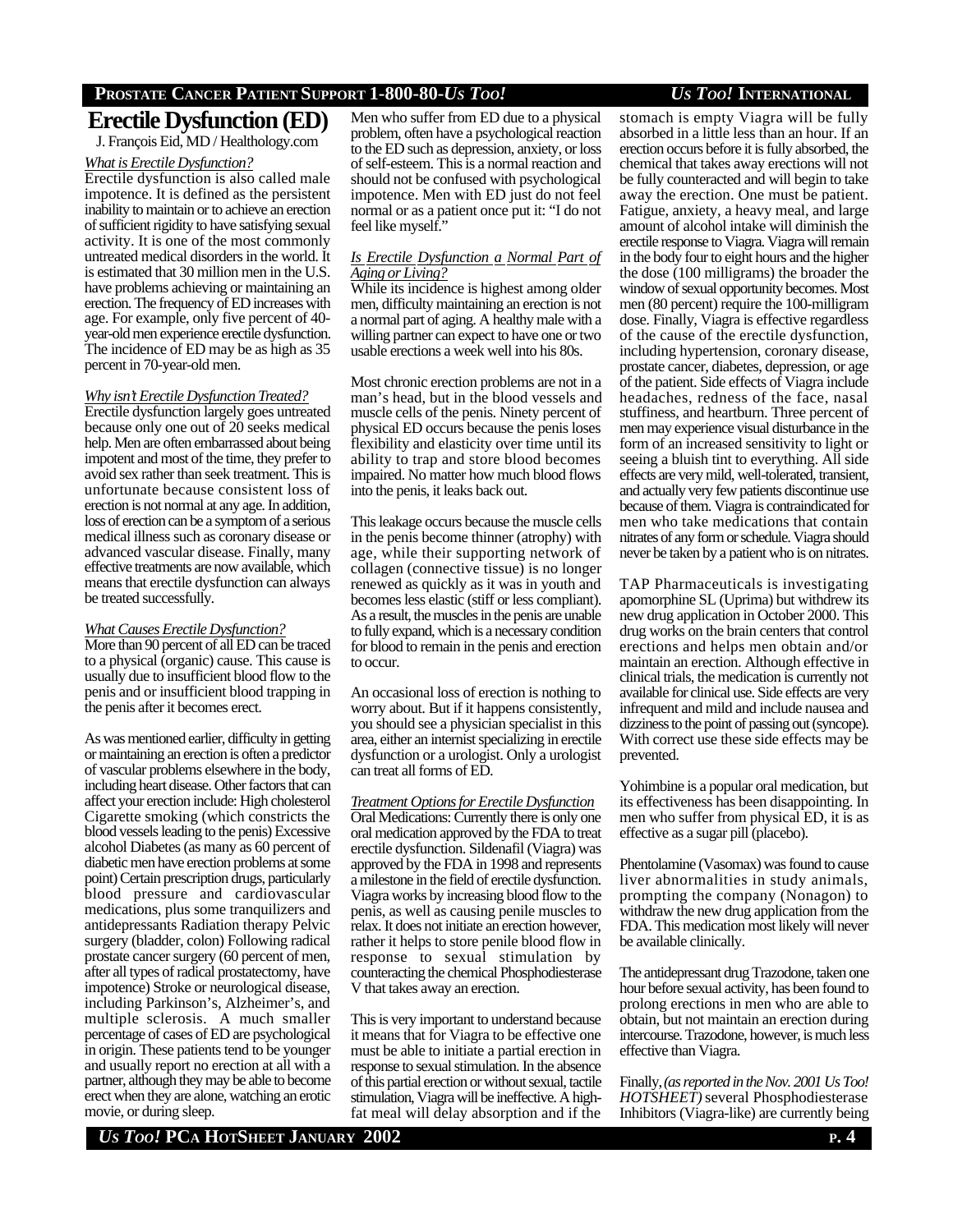developed (ICOS, Bayer). It is unlikely, however, that efficacy or profile of side effects will be much different than Viagra.

Internal Penile Pump™ The Internal Penile Pump (IPP) is a soft-fluid-filled (saline) device that can expand and contract without losing elasticity. It consists of three small components: very thin tubes, pump, and reservoir. The reservoir contains the saline, which is transferred by the pump into the penis, causing the penis to expand and become rigid. There are more than 250,000 men who have the Internal Penile Pump. Once inserted, the pump is invisible and the penis and scrotal sac look normal both in the flaccid and erect position. The entire IPP can be placed through a very small (two- to three-centimeter) opening in the skin of the scrotum in less than an hour. This is a breakthrough when compared to previous techniques, which made much larger openings that required a longer and more painful healing process. The beauty of this technique is that the skin on the penis itself is never opened so that there are no visible scars and normal sensation is preserved. In my hands, this is a safe procedure with an infection rate of less than 0.3 percent. It can even be done with a local anesthetic and on an outpatient basis. Again, the penis looks and feels normal. The internal pump does not interfere with normal sensation or ejaculation.

Men also report additional benefits from the IPP that include: opportunity for spontaneous sexual activity, restoration of normal penile anatomy (many patients after radical prostate cancer surgery lose penile length and girth), larger looking flaccid penis, and the ability to maintain an erection after orgasm. Use of the Internal Penile Pump has resulted in documented high satisfaction rates for both patient and partner, and doesn't require additional treatments, such as injection or vacuum.

The Internal Penile Pump is an excellent alternative for men who do not respond to Viagra. For most men, it represents a cure. Excellent candidates are men between the ages of 50 and 90 years old, sexually motivated and active; men who have had prostate, bladder, or colon cancer treatment, and who have penile deformity and/or atrophy (shrinkage). (The Internal Penile Pump is also referred to as penile implant or prosthesis.)

Topical Creams MUSE (Medicated Urethral System for Erection) contains a prostaglandin pellet that can be applied one-and-a-half inches deep into the opening of the urethra just prior to intercourse. The pellet acts by widening the penile blood vessels, causing blood flow to go to the penis. Since its FDA

approval in 1996, patient response to MUSE has been very disappointing. This method is less effective and more painful than penile injection therapy. Also since FDA approval of Viagra, MUSE has become much less popular. Finally, Topiglans is a paste of Alprostadil (it is currently under investigation), which is applied to the head of the penis and may cause enlargement of the glans penis. This method, however, also causes penile ache and does not improve the rigidity of the erection.

Injection treatments Prior to the FDA approval of Viagra, injection therapy was the most effective medical treatment available. Injection therapy works by injecting a type of medication through a very small hypodermic needle at the base of the penis five minutes before intercourse. The medication injected dilates the blood vessels to produce an erection. In the 1980s, the injection consisted of a mixture of papaverine and phentolamine. Side effects from the injections of these two drugs have led to scarring (from repeated injections) and sometimes painfully prolonged erections (solved by reducing the drug dosage).

Prostaglandin E-1 (Alprostadil) (Caverject or Edex) has been the drug used for injections since 1995. Alprostadil is a naturally occurring substance in the penile tissue. It can be selfinjected safely at home with few side effects. A dull penile ache is experienced by 40 percent of patients using prostaglandin E-1. This is transient and well-tolerated in the majority of patients. Tests show that scarring from prostaglandin E-1 injections are minimal (occurring in only five percent of cases) and the satisfaction rate is high. This is currently the only FDA approved medication for penile injection. Off-label use of Trimix (Papaverine, Phentolamine, and Alprostadil) is very successful and safe, and is currently the preferred penile injection method. The instance of long-term use, however, is poor; more than 50 percent of men stop using the injection method after two months and less than 30 percent use this technique for more than two years.

#### *External Penile Pumps*

This vacuum device doesn't involve medications or surgery. A tube is placed over the end of the penis and the device is activated, creating a vacuum that encourages blood to flow into the penis to create an erection. A rubber ring is then snapped over the base of the penis to help maintain the erection. A semihard erection is obtained. While the initial success rate is high with vacuum devices, less than one-third of the men who buy them end up using the vacuum pump long-term. Many of the men who no longer use the external

# *US TOO!* **INTERNATIONAL VISIT US ON THE INTERNET AT WWW.USTOO.ORG**

penile pumps say that they are too cumbersome and the erection that results can be somewhat painful and not quite normal. This is definitely not the preferred treatment option for couples who enjoy spontaneous, normal, and frequent sexual activity.

#### *PsychologicalTreatment*

If the dysfunction has a psychological cause, then you will be referred to a certified sex therapist. If the problem turns out to be a simple issue of communication with your partner, a therapist could help you resolve it relatively quickly. When the dysfunction involves more deeply ingrained issues—for example, inhibition or performance anxiety related to upbringing, religion, and social background, it tends to be more difficult and time consuming to treat.

The bottom line is that ED is debilitating for most men, and I believe that for many couples, a supportive partner is the most important factor in regaining a full, healthy sex life. *Source:* Healthology (healthology.com)

# **von Eschenbach**

(continued from Page 1) A native of Philadelphia, von Eschenbach earned his medical degree from Georgetown University in Washington, D.C. in 1967. He completed residencies in general surgery and urology at Pennsylvania Hospital in Philadelphia, then was an instructor in urology at the University of Pennsylvania School of Medicine. He served as a lieutenant commander in the U.S. Navy Medical Corps from 1968 to 1971. Von Eschenbach went to M.D. Anderson for a fellowship in urologic oncology in 1976 and was invited to join the faculty the following year. He specialized in urology and surgery and was director of the Genitourinary Cancer Center and director of the Prostate Cancer Research Program. He has also served as vice president for academic affairs and as executive V.P. and chief academic officer, leading a faculty of almost 1,000 cancer researchers and clinicians.

Von Eschenbach has contributed more than 200 articles, books, and chapters to the scientific literature. He is an editorial board member of four leading journals and serves on the board for the National Coalition for Cancer Research. He was a founding member and leader of the National Dialogue on Cancer and president-elect of the ACS. He is the 12th NCI director since its creation in 1938.

**NOTE:** The National Cancer Institute (NCI) , one of the National Institutes of Health, is the nation's lead funder of cancer research into stateof-the-art treatments, then merging those therapies into clinical use, supporting some 5,000 scientists on a budget of about \$2.9 billion.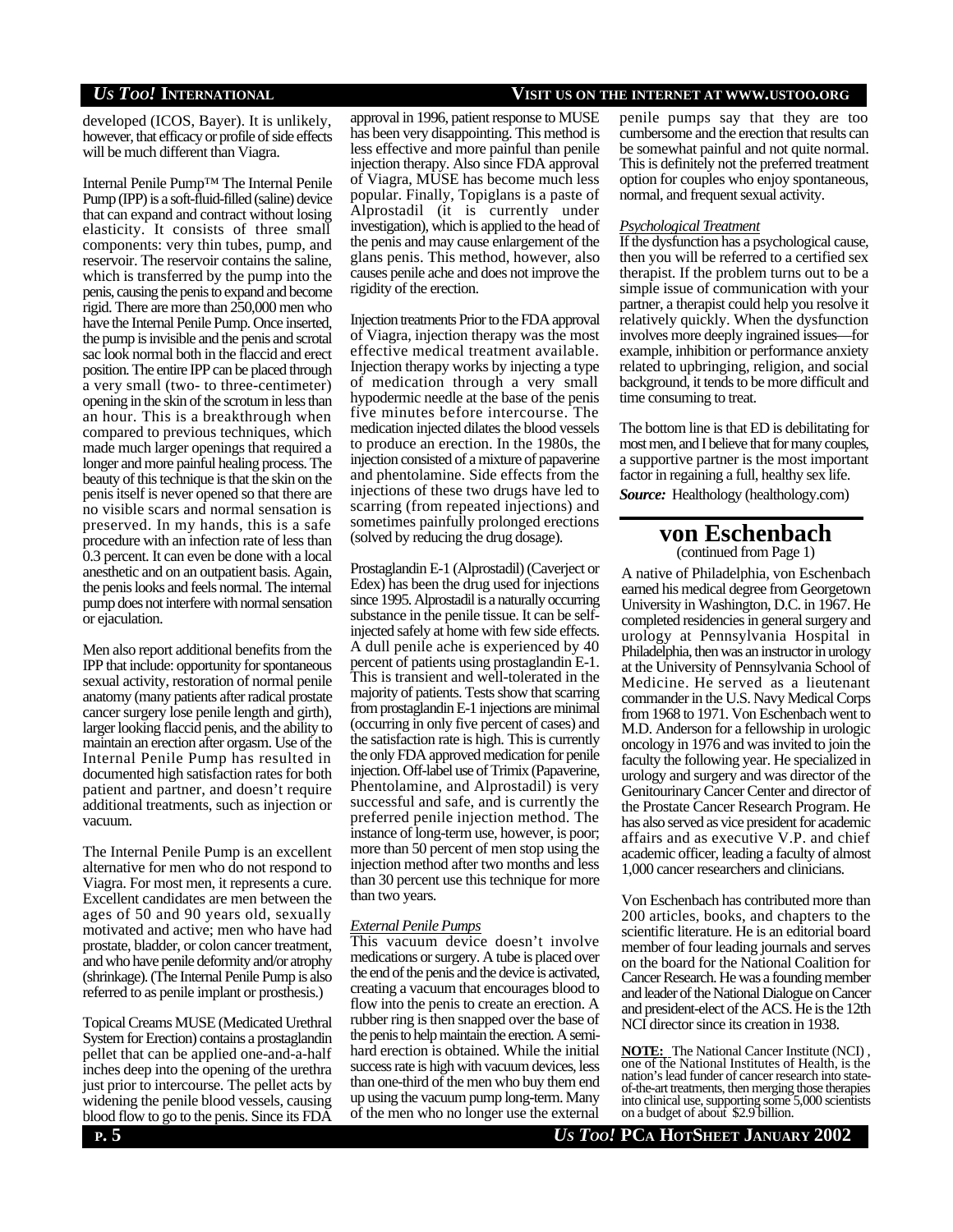# **PROSTATE CANCER PATIENT SUPPORT 1-800-80-***US TOO! US TOO!* **INTERNATIONAL**

# **PROSTATE CANCER NUTRITION NEWS**

# *A Slice of Pizza Cuts Prostate Cancer Risk*

*HealthScout / December 20, 2001* Men with a taste for ketchup, tomato juice or pasta sauce may have an extra edge against prostate cancer, suggests a new study.

Researchers in Chicago suspect that lycopene, the pigment that gives tomatoes their red color, may reduce damage to DNA linked to prostate cancer, raising its potential as a therapy for this type of tumor.

The findings, which appear in the Dec. 19 issue of the Journal of the National Cancer Institute, add to a growing body of evidence about lycopene's effects against conditions that include cancer and cardiovascular disease.

Lycopene is part of a family of pigments called carotenoids, which occur naturally in fruits and vegetables.

Venketeshwer Rao, a professor of nutritional sciences who studies lycopene and health at the University of Toronto, says that North Americans get between 85 percent and 90 percent of their dietary lycopene from tomatoes, although it can also be found in foods like watermelon and pink grapefruit.

The chemical form of lycopene found in processed tomato-based foods, like pasta sauces and ketchup, is absorbed more efficiently than the lycopene found in fresh tomatoes, says Rao. Lycopene is also a powerful antioxidant that neutralizes harmful oxygen radicals that have been linked to various forms of cancer, including PCa.

In the latest study, Phyllis Bowen and her colleagues at the University of Illinois in Chicago followed 32 men recruited between May 1998 and July 1999. All were between the ages of 57 and 69, had been diagnosed with prostate cancer and were scheduled for a radical prostatectomy, or removal of the entire prostate.

For the three weeks prior to the surgery, Bowen had the men eat a tomato-based pasta dish, containing three-quarters of a cup of tomato sauce or roughly 30 milligrams of lycopene, once a day. Fullerton, Calif.-based Hunt-Wesson, Inc., which partially funded the study, provided the tomato sauce.

The men's blood and prostate lycopene concentrations and PSA were measured before and after the sauce regimen was put in place. The researchers also measured levels of oxidative DNA damage in each man.

*US TOO!* **PCA HOTSHEET JANUARY 2002 P. 6** The men experienced a threefold increase in

lycopene levels during the diet and surgery, and the researchers found that oxidative DNA damage was reduced by an average of 28 percent after the men started the sauce diet.

"Lycopene is a good antioxidant," says Bowen, adding that one theory suggests that the prostate is prone to cancer because it's under more oxidative stress than other tissues. "Therefore, an antioxidant might prevent the DNA damage — which is necessary for all cancers to get started — that might occur in an oxidatively stressed prostate."

PSA levels were also reduced by 17.5 percent, but it's less clear whether lycopene was directly responsible for that effect, says Bowen. Other substances in tomatoes, including phenolic compounds, vitamin C and salicylic acid, could be responsible, she says.

"Levels of lycopene are significantly lower in PCa patients," says the University of Toronto's Rao. "We're finding, actually, the same thing with breast cancer patients."

"Lycopene seems to be, in fact, the first level of defense for these patients," says Rao. Because a prostate cancer patient is fighting more oxidative damage, his body uses up his normal dietary intake of lycopene to protect his DNA from oxidative damage.

"In that sense, [lycopene] protects the DNA against the reactive oxygen species that would otherwise react with the DNA and caused oxydative lesions," he says. "Only when lycopene is depleted are vitamin E and other [antioxidants] called upon."

Rao says this suggests that supplementing lycopene to maintain normal levels in prostate cancer patients may slow the progression of the disease. "Lycopene, perhaps, can not only prevent it from growth but also be responsible for the regression of the tumor," Rao says.

Exactly how much lycopene is required to have this effect in cancer patients is still a subject of debate. However, Rao says that some of his research has suggested that between five milligrams and 10 milligrams daily may be sufficient for healthy people.

Bowen says that these findings call for a larger scientific trial of lycopene or tomato products.

"We don't have definitive answers that translate into advice to men who are at high risk for prostate cancer or who have prostate cancer," she says. "However, since one of the important pieces of dietary advice is to eat at least five servings of fruits and vegetables a

day, tomato products should be part of this mix. I think a lot of people overlook tomato sauce on their pizza or pasta as counting for a serving of vegetables."

## *Stanford University Researcher Shows Selenium May Help Prevent Prostate Cancer*

------------------------------------------------------

*AScribe Newswire / Novenber 30, 2001* Men with low blood levels of selenium - a trace element supplied in certain foods and supplements - are four to five times more likely to contract prostate cancer, according to a federally sponsored study published by a Stanford University urologist and colleagues.

James D. Brooks, MD, lead author of a paper in the Dec. 1 issue of the Journal of Urology, said the research confirmed that higher blood levels of selenium were associated with lower risks of prostate cancer.

"Perhaps the most interesting finding of this study was that blood selenium levels decreased with age - a fact not previously known. Furthermore, this study showed there was a direct connection between selenium and prostate cancer - older men with higher levels of selenium were at lower risk."

The study suggests that eating more seleniumrich foods, such as Brazil nuts and tuna, or taking a dietary supplement, may reduce the risk of prostate cancer. Brooks said further study is needed to determine if supplements will actually raise selenium levels in the blood.

Nevertheless, the researchers concluded that the results support the hypothesis that supplemental selenium may reduce the risk of prostate cancer. Because selenium in blood decreases with patient age, supplementation may be beneficial to older men.

A large study is now under way at Stanford and other major medical centers to test whether supplements will reduce prostate cancer rates. (Healthy men over age 55 may volunteer or receive details about the study at Stanford and other sites by calling the NCI information line, 1-800-4-CANCER.)

Brooks' study included 52 men with prostate cancer and 96 men without the disease. The median age was just under 69. The men's health histories and medical risks have been tracked for many years as part of the federally sponsored Baltimore Longitudinal Study of Aging.

Brooks, an assistant professor of urology at Stanford, was joined in the study by scientists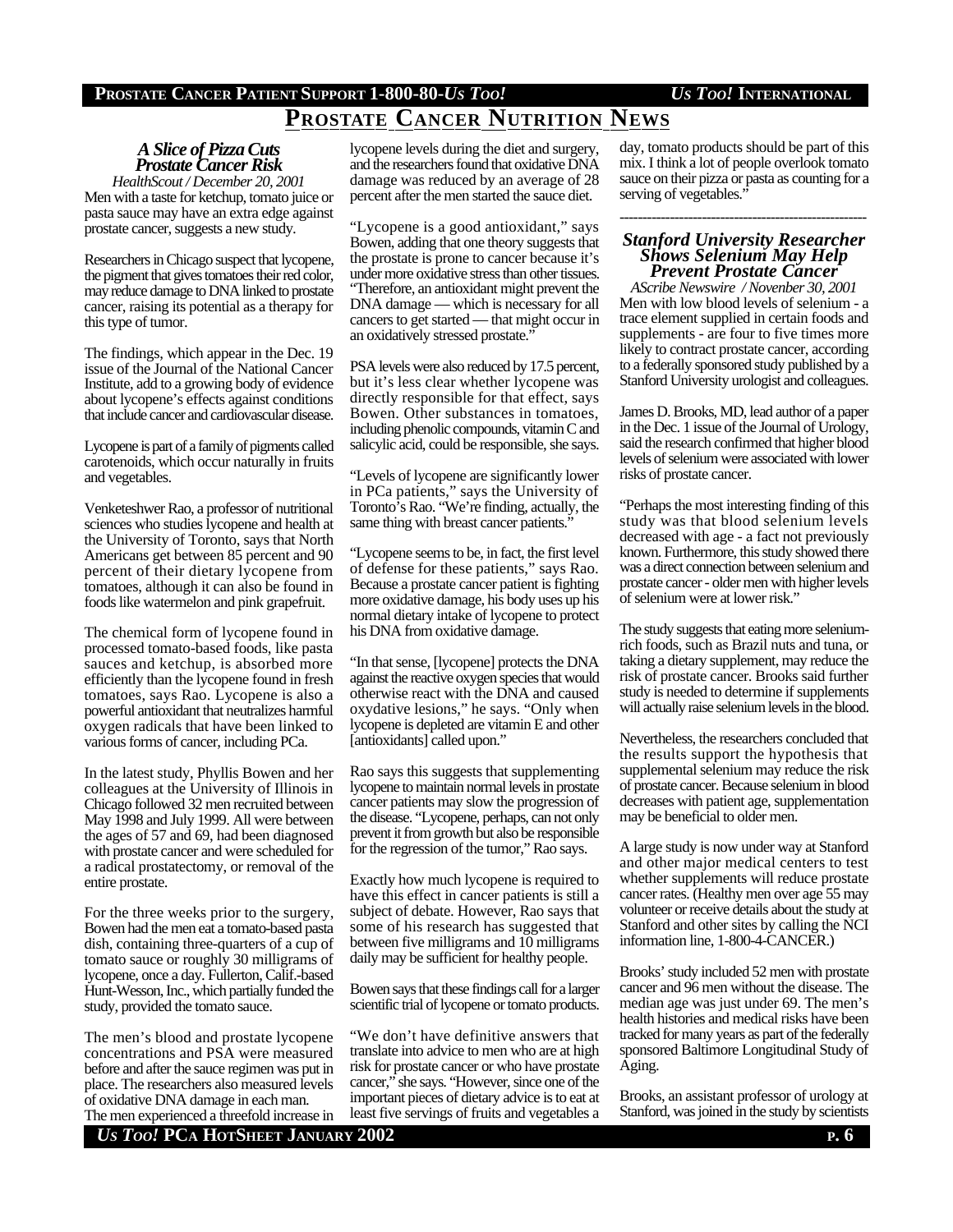**WWW.USTOO.ORG** at the Laboratory of Clinical Investigation of the National Institute on Aging, and Johns Hopkins University School of Medicine. The project was supported by a grant from the National Institute on Aging.

# *Antioxidants Seen Key to Fighting PCa; Study Has Shown Vitamin E Supplements Reduce Risk*

------------------------------------------------------

*PR Newswire / December 03, 2001* Scientific research is showing increasing evidence that the risk of prostate cancer can be reduced by antioxidants. Antioxidants are naturally-occurring compounds in foods and vitamins that fight off free radicals, which are harmful chemicals believed to contribute to a number of diseases and disorders. Antioxidants are found in a variety of fruits and vegetables and in vitamins, including Vitamins C and E.

A recent study by the Memorial Sloan-Kettering Cancer Center in New York found that men who had higher blood levels of certain antioxidants, from diets including dark green leafy vegetables, were "significantly less likely to develop prostate cancer than others," according to the Tufts University Health & Nutrition Letter.

The Tufts publication also cites a study in Finland that found men who took Vitamin E daily for up to eight years had almost half the deaths from prostate cancer than other men.

A major United States study is under way on the effect of both Vitamin E supplements and selenium on prostate cancer. The study is being conducted by the National Cancer Institute, part of the National Institutes of Health (NIH) in Bethesda, Md. More than 32,000 men are being enrolled in the study in the United States, Puerto Rico and Canada.

The 12-year study is expected to produce firm results on the roles of Vitamin E and selenium in lowering the risk of prostate cancer. Almost 200,000 new cases of prostate cancer are expected to be diagnosed in the United States this year, and more than 31,000 men will die of the disease.

# *Anticancer Mechanism of Green Tea Identified*

------------------------------------------------------

*NewsRx.com / December 21, 2001* Researchers at the University of South Florida's H. Lee Moffitt Cancer Center and Research Institute have identified one plausible reason for the well-documented but poorly understood anticancer effect of green tea polyphenols (GTP) in a study using prostate cancer cell lines. In this study, different concentrations of GTP were tested in a single treatment.

"The higher the concentration, the better the response - meaning more apoptosis occurring as a result of a greater decrease in Bcl-XL, a protein that protects cancer cells from apoptosis," said Aslamuzzaman Kazi, PhD, research fellow in the Drug Discovery Program at Moffitt Cancer Center. "At all concentrations, response was apparent within three hours."

"Because Bcl-XL is overexpressed in many cancers, it could be a key target in all cancers and explain why GTP is able to prevent human cancers in mouse models," suggested Ping Dou, PhD, associate professor of oncology, biochemistry, and molecular biology at Moffitt.

# ----------------------------------------------------- *Ohio State Scientists Claim to Bake Heart-Healthy Soy Bread*

*NewsRx.com / December 21, 2001* A team of scientists at The Ohio State Comprehensive Cancer Center (OSUCCC) has something in the oven: the first soy bread that's both good for your heart and easy on the taste buds, too.

"This is the first baked good that can legitimately carry the FDA claim that consuming it is associated with a lower risk of heart disease," says Dr. Yael Vodovotz, an assistant professor of food science. "It's a big deal."

Soy is a potential cancer fighter because it contains certain ingredients called isoflavones and a variety of other phytochemicals. Isoflavones are a class of plant-based chemicals that are used by the plant as hormones to ward off pests such as insects. There is some evidence that isoflavones may mimic human estrogen. Tomatoes, on the other hand, contain substantial amounts of lycopene, which has been shown to help prevent prostate cancer. The question is, does combining them make sense?

"People haven't really looked at combinations of functional foods," says Bomser. "We know that the Asian diet is full of soy, but it really hasn't caught on here. We're interested in putting soy in tomato sauce or combining them in other soups, juices, or sauces that are already part of the Western diet," he adds.

So how about a tomato-soy bread? Maybe, says Schwartz.

His colleagues in the OSUCCC are already experimenting with a diet rich in soy and tomatoes as a possible way to slow the growth of existing prostate cancers. (continued on P. 8)

# **VISIT** US **O** ON **THE INTERNATIONAL VISIT** US ON **THE INTERNET** AT **PCA NEWS YOU CAN USE**

(continued from P. 3)

single intravenous injection in patients with advanced hormone refractory prostate cancer. The Phase I/II trial was conducted at three medical centers under the direction of Eric Small, M.D., clinical professor of medicine and urology at the Univ. of CA, San Francisco Comprehensive Cancer Center. These data were reported at the International Conference on Gene Therapy of Cancer.

In a separate presentation data were reported from a preclinical study that demonstrated significant synergistic antitumor activity when CG7870 was used in combination with chemotherapy currently used to treat prostate cancer. In mouse tumor models of Prostate Cancer, a single injection of CG7870 in combination with taxotere completely eliminated tumors within four weeks of treatment without dose-limiting toxicity a 1000 fold increase in the therapeutic index compared to treatment with CG7870 alone.

Also included in this presentation were preclinical data demonstrating that CG7060, an oncolytic virus therapy currently being evaluated in clinical studies of early-stage prostate cancer, demonstrated a 95 percent reduction in tumor volume within six weeks following treatment when used in combination with local tumor radiation. This combination therapy was also observed to have significantly reduced the number of blood vessels supplying the treated tumors. Additionally, 50-fold less CG7060 virus was needed when used with radiation to produce comparable results to that seen with CG7060 alone. Similar preclinical studies demonstrated synergistic antitumor activity when using chemotherapy in combination with CG8900 and CG8840 for liver and bladder cancer, respectively. Cell Genesys expects to initiate a Phase I/II clinical trial in the near future evaluating the combination of CG7060 and external beam radiation therapy in early-stage prostate cancer patients.

### \* \* \* \* \* \* \* \* \* \* \* \* \* \*

# **MRI CONTRAST AGENT DETECTS PROSTATE CANCER'S SPREAD TO NODES**

*Medinews.com / December 17, 2001* A study has found that an investigational magnetic resonance imaging (MRI) contrast agent is able to distinguish malignant from normal lymph nodes in the majority of prostate cancer patients. More-accurate staging could identify more-effective and less-invasive treatments for some patients. The study was presented at the annual meeting of the RSNA in Chicago. The study involved 44 patients with confirmed PCa.

**ARY 2002**